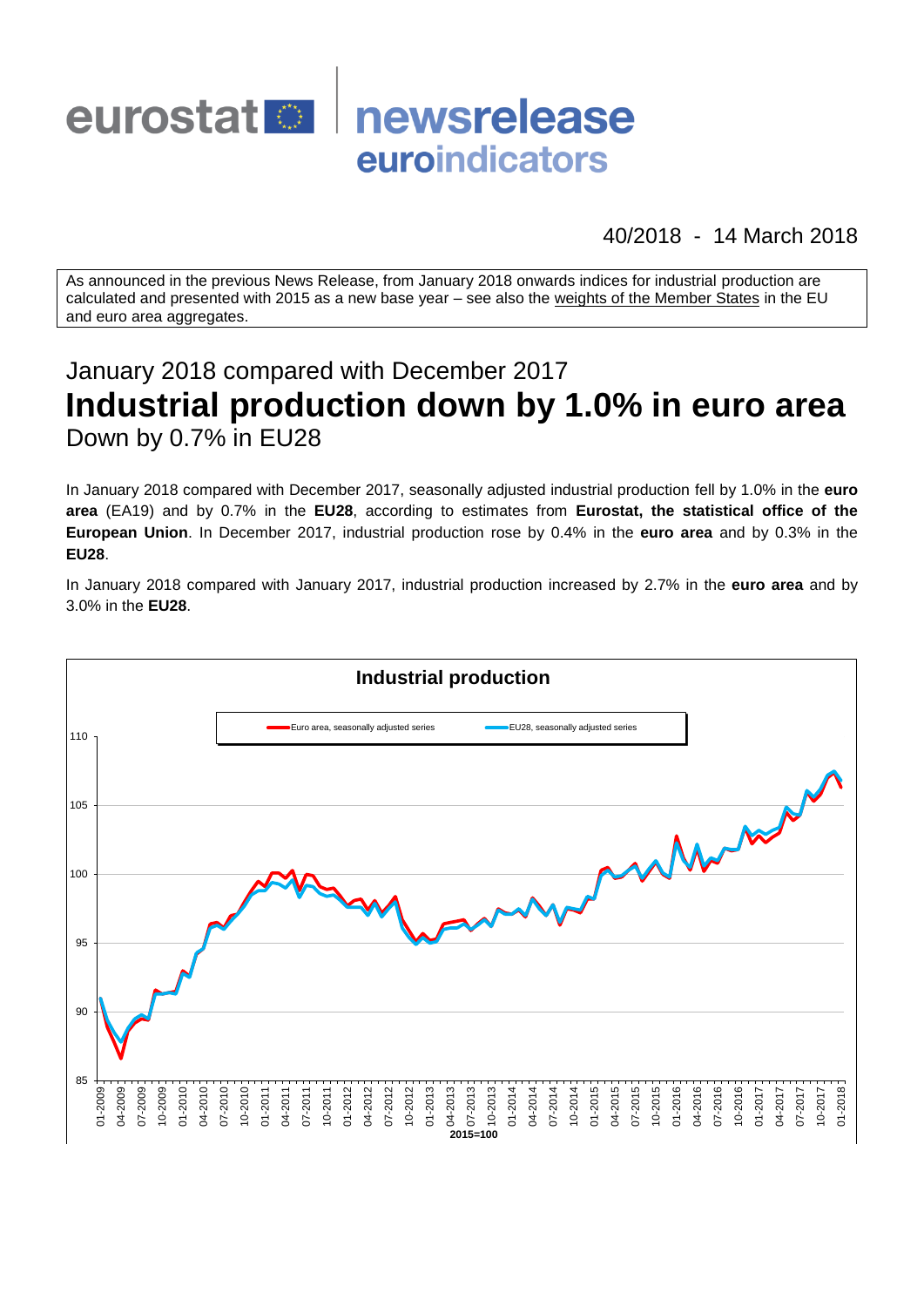# **Monthly comparison by main industrial grouping and by Member State**

The decrease of 1.0% in industrial production in the **euro area** in January 2018, compared with December 2017, is due to production of energy falling by 6.6%, durable consumer goods by 1.9% and intermediate goods by 1.0%, while production of capital goods rose by 1.2% and non-durable consumer goods by 0.1%.

In the **EU28**, the decrease of 0.7% is due to production of energy falling by 3.3%, durable consumer goods by 1.4%, intermediate goods by 0.6% and non-durable consumer goods by 0.3%, while production of capital goods rose by 1.2%.

Among Member States for which data are available, the largest decreases in industrial production were registered in the **Netherlands** (-5.7%), **Romania** (-2.9%) and **Spain** (-2.5%), and the highest increases in **Portugal** (+2.5%), **Estonia** (+1.9%) and **Denmark** (+1.8%).

# **Annual comparison by main industrial grouping and by Member State**

The increase of 2.7% in industrial production in the **euro area** in January 2018, compared with January 2017, is due to production of capital goods rising by 8.5%, intermediate goods by 5.1%, durable consumer goods by 3.8% and non-durable consumer goods by 3.0%, while production of energy fell by 10.4%.

In the **EU28**, the increase of 3.0% is due to production of capital goods rising by 8.3%, intermediate goods by 5.1%, durable consumer goods by 4.2% and non-durable consumer goods by 2.7%, while production of energy fell by 7.4%.

Among Member States for which data are available, the highest increases in industrial production were registered in **Romania** (+8.5%), **Estonia** (+7.7%) and **Sweden** (+7.1%), and the largest decreases in the **Netherlands** (-6.6%), **Malta** (-1.7%) and **Greece** (-1.6%).

#### Geographical information

The **euro area** (EA19) includes Belgium, Germany, Estonia, Ireland, Greece, Spain, France, Italy, Cyprus, Latvia, Lithuania, Luxembourg, Malta, the Netherlands, Austria, Portugal, Slovenia, Slovakia and Finland.

The **European Union** (EU28) includes Belgium, Bulgaria, the Czech Republic, Denmark, Germany, Estonia, Ireland, Greece, Spain, France, Croatia, Italy, Cyprus, Latvia, Lithuania, Luxembourg, Hungary, Malta, the Netherlands, Austria, Poland, Portugal, Romania, Slovenia, Slovakia, Finland, Sweden and the United Kingdom.

#### Methods and definitions

The **index of industrial production** measures the evolution of the volume of production for industry excluding construction, based on data adjusted for calendar and seasonal effects.

**Seasonally adjusted** euro area and EU series are calculated by aggregating the seasonally adjusted national data. Eurostat carries out the seasonal adjustment of the data for those countries that do not adjust their data for seasonal effects.

Total industry covers [NACE rev.2](http://ec.europa.eu/eurostat/ramon/nomenclatures/index.cfm?TargetUrl=LST_NOM_DTL&StrNom=NACE_REV2&StrLanguageCode=EN&IntPcKey=&StrLayoutCode=HIERARCHIC) sections B to D. Missing observations from Member States for recent months are estimated for the calculation of the euro area and the EU aggregates.

#### Revisions and timetable

Compared with data issued in the News Release [26/2018](http://ec.europa.eu/eurostat/documents/2995521/8662961/4-14022018-AP-EN.pdf/4f773c87-1844-4bd3-840f-d5d9f0c84a22) of 14 February 2018, the monthly percentage change for December 2017 remains unchanged at +0.4% in the euro area and at +0.3% in the EU28. The annual percentage change has been revised from +5.2% to +5.3% in the euro area and from +4.8% to +4.7% in the EU28.

#### For more information

Eurosta[t database section](http://ec.europa.eu/eurostat/web/short-term-business-statistics/data/database) on short-term business statistics Eurosta[t Statistics Explained article](http://ec.europa.eu/eurostat/statistics-explained/index.php/Industrial_production_(volume)_index_overview) on the industrial production index Th[e weights of the Member States](https://circabc.europa.eu/w/browse/d72689ec-103e-41a8-81d1-2e5ea5f171f5) in the EU and euro area aggregates (See file EU-28\_EA-19\_NEWS\_RELEASE\_WEIGHTINGS\_2015) Eurostat €-indicator[s release calendar](http://ec.europa.eu/eurostat/news/release-calendar)

Issued by: **Eurostat Press Office Baiba GRANDOVSKA Tel: +352-4301-33 444 [eurostat-pressoffice@ec.europa.eu](mailto:eurostat-pressoffice@ec.europa.eu)** For further information on data: **Marko CIP Tel: +352-4301-34 858 [marko.cip@ec.europa.eu](mailto:marko.cip@ec.europa.eu) Media requests**: Eurostat media support / Tel: +352-4301-33 408 / [eurostat-mediasupport@ec.europa.eu](mailto:eurostat-mediasupport@ec.europa.eu) **EXAMPLE EXAMPLE 2018 CONTROLLER AND REVIEW CONTROLLER CONTROLLER AND REVIEW OF CONTROLLER AND REVIEW OF CONTROLLER AND REVIEW OF CONTROLLER AND REVIEW OF CONTROLLER AND REVIEW OF CONTROLLER AND REVIEW OF CONTROLLER AND RE** 

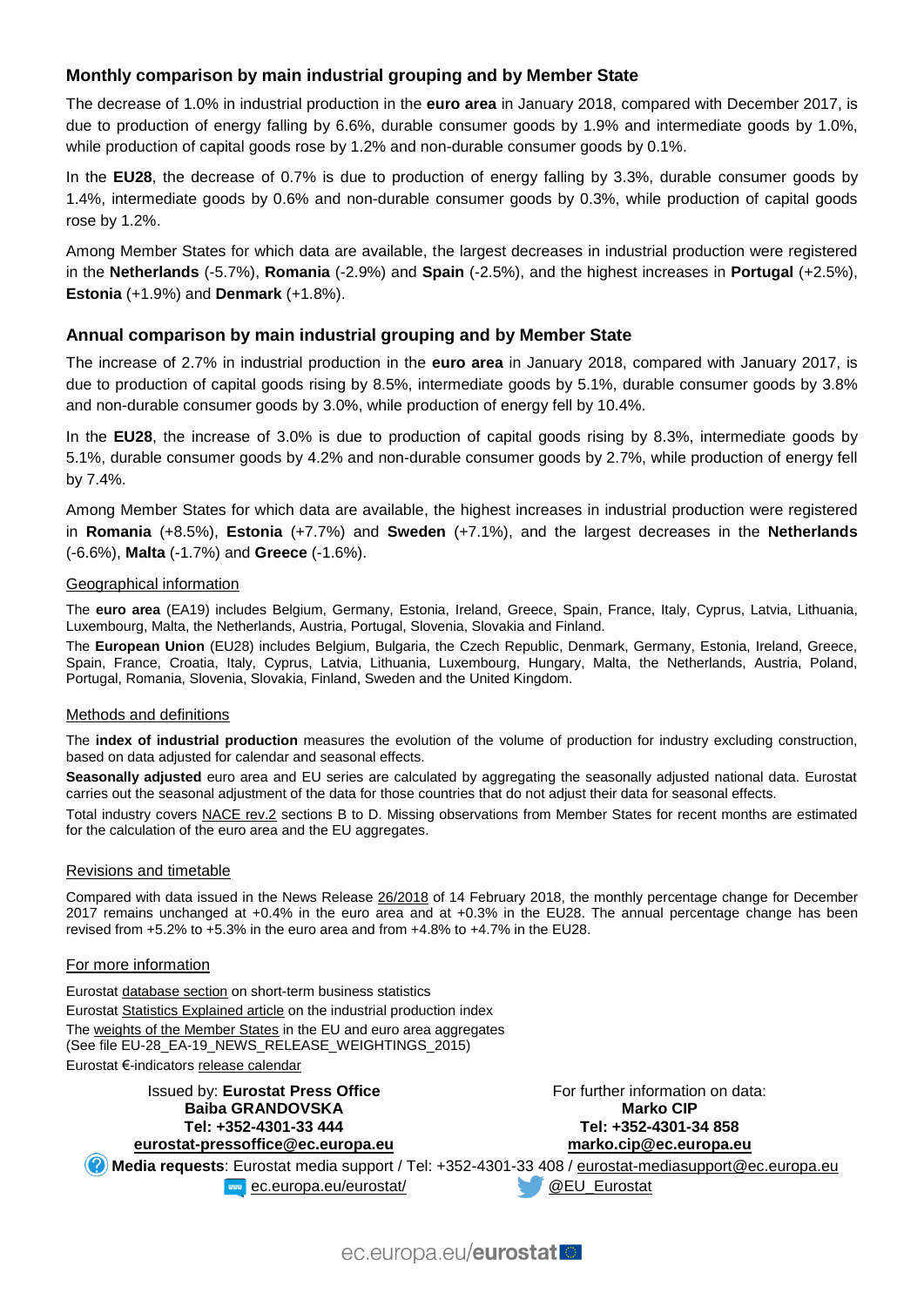# **Industrial production**

% change compared with previous month\*

|                            | <b>Aug-17</b> | <b>Sep-17</b> | <b>Oct-17</b> | <b>Nov-17</b> | <b>Dec-17</b> | $Jan-18$ |  |
|----------------------------|---------------|---------------|---------------|---------------|---------------|----------|--|
| <b>EA19</b>                |               |               |               |               |               |          |  |
| Total industry             | 1.6           | $-0.7$        | 0.5           | 1.1           | 0.4           | $-1.0$   |  |
| Intermediate goods         | 1.2           | $-0.1$        | 0.3           | 0.7           | 1.1           | $-1.0$   |  |
| Energy                     | 0.8           | $-1.2$        | $-1.2$        | 2.5           | 1.0           | $-6.6$   |  |
| Capital goods              | 3.1           | $-0.8$        | 0.0           | 3.4           | $-1.1$        | 1.2      |  |
| Durable consumer goods     | 0.9           | 0.3           | $-1.7$        | 1.5           | 1.7           | $-1.9$   |  |
| Non-durable consumer goods | 0.0           | 0.2           | 0.7           | 0.0           | $-0.1$        | 0.1      |  |
| <b>EU28</b>                |               |               |               |               |               |          |  |
| Total industry             | 1.7           | $-0.5$        | 0.6           | 0.9           | 0.3           | $-0.7$   |  |
| Intermediate goods         | 1.0           | 0.1           | 0.4           | 0.7           | 1.0           | $-0.6$   |  |
| Energy                     | 1.0           | $-0.7$        | $-1.3$        | 2.0           | $-0.6$        | $-3.3$   |  |
| Capital goods              | 3.0           | $-0.6$        | 0.2           | 2.7           | $-0.7$        | 1.2      |  |
| Durable consumer goods     | 0.9           | 0.7           | $-1.7$        | 1.2           | 1.8           | $-1.4$   |  |
| Non-durable consumer goods | 0.4           | $-0.4$        | 1.0           | 0.2           | 0.1           | $-0.3$   |  |

The source dataset is availabl[e here.](http://appsso.eurostat.ec.europa.eu/nui/show.do?query=BOOKMARK_DS-069583_QID_-53045BCF_UID_-3F171EB0&layout=TIME,C,X,0;GEO,L,Y,0;NACE_R2,L,Y,1;INDIC_BT,L,Z,0;S_ADJ,L,Z,1;UNIT,L,Z,2;INDICATORS,C,Z,3;&zSelection=DS-069583UNIT,PCH_PRE;DS-069583S_ADJ,SCA;DS-069583INDIC_BT,PROD;DS-069583INDICATORS,OBS_FLAG;&rankName1=UNIT_1_2_-1_2&rankName2=INDIC-BT_1_2_-1_2&rankName3=INDICATORS_1_2_-1_2&rankName4=S-ADJ_1_2_-1_2&rankName5=TIME_1_0_0_0&rankName6=GEO_1_0_0_1&rankName7=NACE-R2_1_2_1_1&sortR=ASC_-1_FIRST&sortC=ASC_-1_FIRST&rStp=&cStp=&rDCh=&cDCh=&rDM=true&cDM=true&footnes=false&empty=false&wai=false&time_mode=ROLLING&time_most_recent=true&lang=EN&cfo=%23%23%23%2C%23%23%23.%23%23%23)

| <b>Total industry</b> | <b>Aug-17</b> | Sep-17 | <b>Oct-17</b> | <b>Nov-17</b> | <b>Dec-17</b> | <b>Jan-18</b> |
|-----------------------|---------------|--------|---------------|---------------|---------------|---------------|
| <b>EA19</b>           | 1.6           | $-0.7$ | 0.5           | 1.1           | 0.4           | $-1.0$        |
| <b>EU28</b>           | 1.7           | $-0.5$ | 0.6           | 0.9           | 0.3           | $-0.7$        |
| <b>Belgium</b>        | $-0.9$        | $-2.0$ | 1.5           | 1.1           | $-3.6$        |               |
| <b>Bulgaria</b>       | $-0.3$        | 0.5    | $-0.7$        | 0.2           | 0.9           | 0.4           |
| <b>Czech Republic</b> | 13.8          | $-0.4$ | $-1.6$        | 3.6           | $-1.5$        |               |
| <b>Denmark</b>        | 3.5           | $-4.4$ | 2.0           | 1.6           | $-0.7$        | 1.8           |
| Germany               | 2.3           | $-0.8$ | $-1.1$        | 3.2           | $-0.4$        | 0.3           |
| Estonia               | $-0.1$        | 2.0    | 1.9           | $-0.7$        | 1.9           | 1.9           |
| Ireland               | С             | C      | C             | C             | c             | $\mathbf c$   |
| <b>Greece</b>         | 2.3           | $-2.5$ | 1.5           | 0.0           | 1.7           | $-0.5$        |
| <b>Spain</b>          | 1.3           | $-0.2$ | 0.8           | 0.9           | 1.1           | $-2.5$        |
| France                | 0.6           | 0.2    | 1.4           | $-0.2$        | 0.2           | $-2.0$        |
| Croatia               | 0.5           | 0.9    | 2.1           | $-2.6$        | 1.6           | $-1.7$        |
| <b>Italy</b>          | C             | C      | C             | C             | C             | $\mathbf c$   |
| <b>Cyprus</b>         | $-0.7$        | 0.1    | 1.3           | 2.7           | 1.0           |               |
| Latvia                | 1.1           | 1.2    | $-2.1$        | 0.5           | 1.2           | $-1.6$        |
| Lithuania             | 2.4           | 0.1    | $-1.6$        | 3.8           | 0.3           | $-1.1$        |
| Luxembourg            | $-1.2$        | 0.1    | $-3.0$        | 4.1           | $-1.5$        |               |
| <b>Hungary</b>        | 5.3           | $-0.9$ | 1.7           | $-1.8$        | 1.1           | 1.6           |
| <b>Malta</b>          | 5.8           | 2.1    | $-6.7$        | 3.6           | $-1.7$        | 0.3           |
| Netherlands           | $-1.9$        | 2.9    | $-1.8$        | 3.2           | 1.6           | $-5.7$        |
| Austria               | 0.7           | $-0.5$ | 0.3           | 1.4           | $-0.7$        |               |
| Poland                | 3.3           | $-1.3$ | 1.7           | $-0.4$        | 1.8           | $-0.7$        |
| Portugal              | 4.5           | $-5.8$ | $-1.0$        | 0.5           | $-1.2$        | 2.5           |
| Romania               | 1.9           | $-0.1$ | 0.3           | 1.0           | 4.3           | $-2.9$        |
| Slovenia              | 1.5           | 2.0    | 0.3           | 0.9           | 2.7           |               |
| Slovakia              | 2.6           | 0.7    | 1.4           | 0.8           | $-2.6$        |               |
| Finland               | 1.5           | 0.2    | $-1.1$        | 2.2           | 1.8           | 0.1           |
| <b>Sweden</b>         | $-2.1$        | 3.2    | 0.9           | 1.8           | 1.2           | 0.4           |
| <b>United Kingdom</b> | 0.3           | 0.8    | 0.1           | 0.3           | $-1.2$        | $1.3$         |
| <b>Norway</b>         | $-0.2$        | $-1.9$ | $-1.1$        | 0.5           | $-0.5$        | 3.3           |

\* Calendar and seasonally adjusted

: Data not available

c Confidential

The source dataset is available [here.](http://appsso.eurostat.ec.europa.eu/nui/show.do?query=BOOKMARK_DS-069583_QID_-3986CD57_UID_-3F171EB0&layout=TIME,C,X,0;GEO,L,Y,0;INDIC_BT,L,Z,0;S_ADJ,L,Z,1;UNIT,L,Z,2;NACE_R2,L,Z,3;INDICATORS,C,Z,4;&zSelection=DS-069583UNIT,PCH_PRE;DS-069583S_ADJ,SCA;DS-069583INDIC_BT,PROD;DS-069583INDICATORS,OBS_FLAG;DS-069583NACE_R2,B-D;&rankName1=UNIT_1_2_-1_2&rankName2=INDIC-BT_1_2_-1_2&rankName3=INDICATORS_1_2_-1_2&rankName4=S-ADJ_1_2_-1_2&rankName5=NACE-R2_1_2_-1_2&rankName6=TIME_1_0_0_0&rankName7=GEO_1_2_0_1&sortC=ASC_-1_FIRST&rStp=&cStp=&rDCh=&cDCh=&rDM=true&cDM=true&footnes=false&empty=false&wai=false&time_mode=ROLLING&time_most_recent=true&lang=EN&cfo=%23%23%23%2C%23%23%23.%23%23%23)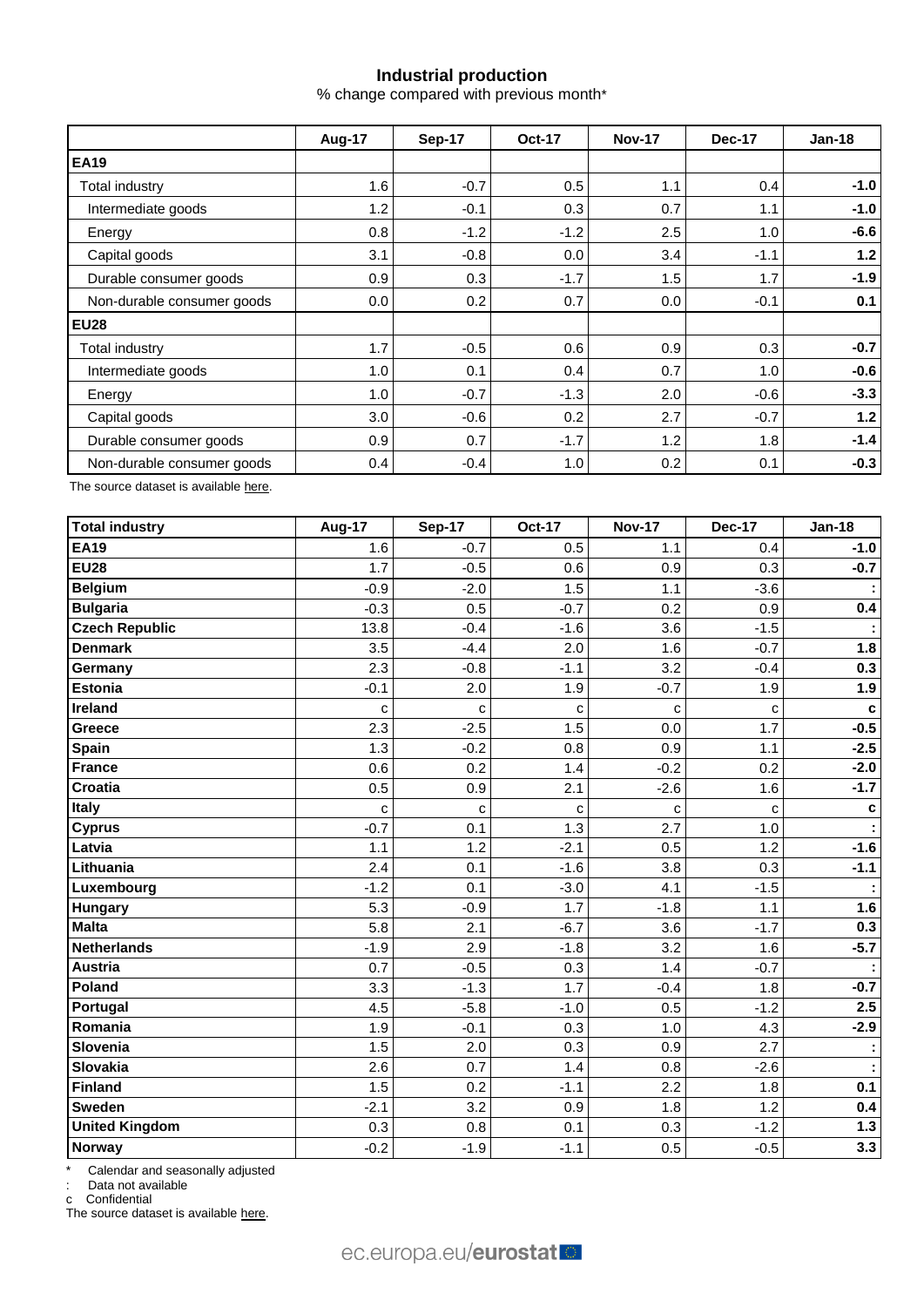# **Industrial production**

% change compared with same month of the previous year\*

|                            | <b>Aug-17</b> | Sep-17 | <b>Oct-17</b> | <b>Nov-17</b> | <b>Dec-17</b> | $Jan-18$ |  |
|----------------------------|---------------|--------|---------------|---------------|---------------|----------|--|
| <b>EA19</b>                |               |        |               |               |               |          |  |
| <b>Total industry</b>      | 4.2           | 3.4    | 3.8           | 3.7           | 5.3           | 2.7      |  |
| Intermediate goods         | 5.4           | 5.1    | 5.5           | 5.0           | 6.1           | 5.1      |  |
| Energy                     | 1.4           | $-0.6$ | $-2.9$        | $-1.0$        | 1.0           | $-10.4$  |  |
| Capital goods              | 5.2           | 5.0    | 2.5           | 7.8           | 7.9           | 8.5      |  |
| Durable consumer goods     | 4.1           | 6.7    | 3.9           | 4.6           | 5.9           | 3.8      |  |
| Non-durable consumer goods | $2.2^{\circ}$ | 1.3    | 5.1           | 0.1           | 2.2           | 3.0      |  |
| <b>EU28</b>                |               |        |               |               |               |          |  |
| Total industry             | 4.2           | 3.6    | 4.1           | 3.8           | 4.7           | 3.0      |  |
| Intermediate goods         | 5.4           | 5.0    | 5.6           | 5.0           | 5.8           | 5.1      |  |
| Energy                     | 1.6           | 0.8    | $-1.0$        | $-0.5$        | 0.2           | $-7.4$   |  |
| Capital goods              | 5.8           | 5.4    | 3.8           | 8.0           | 7.8           | 8.3      |  |
| Durable consumer goods     | 4.5           | 6.8    | 3.7           | 4.4           | 5.5           | 4.2      |  |
| Non-durable consumer goods | 2.1           | 1.7    | 4.2           | 0.4           | 1.8           | 2.7      |  |

The source dataset is availabl[e here.](http://appsso.eurostat.ec.europa.eu/nui/show.do?query=BOOKMARK_DS-069583_QID_-628F3FF0_UID_-3F171EB0&layout=TIME,C,X,0;GEO,L,Y,0;NACE_R2,L,Y,1;INDIC_BT,L,Z,0;S_ADJ,L,Z,1;UNIT,L,Z,2;INDICATORS,C,Z,3;&zSelection=DS-069583UNIT,PCH_PRE;DS-069583S_ADJ,SCA;DS-069583INDIC_BT,PROD;DS-069583INDICATORS,OBS_FLAG;&rankName1=UNIT_1_2_-1_2&rankName2=INDIC-BT_1_2_-1_2&rankName3=INDICATORS_1_2_-1_2&rankName4=S-ADJ_1_2_-1_2&rankName5=TIME_1_0_0_0&rankName6=GEO_1_0_0_1&rankName7=NACE-R2_1_2_1_1&sortR=ASC_-1_FIRST&sortC=ASC_-1_FIRST&rStp=&cStp=&rDCh=&cDCh=&rDM=true&cDM=true&footnes=false&empty=false&wai=false&time_mode=ROLLING&time_most_recent=true&lang=EN&cfo=%23%23%23%2C%23%23%23.%23%23%23)

| <b>Total industry</b> | <b>Aug-17</b> | <b>Sep-17</b> | <b>Oct-17</b> | <b>Nov-17</b> | <b>Dec-17</b> | <b>Jan-18</b> |
|-----------------------|---------------|---------------|---------------|---------------|---------------|---------------|
| <b>EA19</b>           | 4.2           | 3.4           | 3.8           | 3.7           | 5.3           | 2.7           |
| <b>EU28</b>           | 4.2           | 3.6           | 4.1           | 3.8           | 4.7           | 3.0           |
| <b>Belgium</b>        | 4.4           | 4.6           | 5.5           | 5.6           | $-2.9$        |               |
| <b>Bulgaria</b>       | 4.1           | 3.3           | 2.8           | 2.0           | 2.3           | 3.6           |
| <b>Czech Republic</b> | 5.6           | 7.6           | 5.1           | 8.4           | 8.0           |               |
| <b>Denmark</b>        | 1.7           | 3.3           | $-3.9$        | $-2.4$        | $-4.4$        | 1.4           |
| Germany               | 4.7           | 4.0           | 2.1           | 6.1           | 7.2           | 5.5           |
| <b>Estonia</b>        | 4.8           | 3.4           | 5.4           | 2.7           | 6.7           | 7.7           |
| <b>Ireland</b>        | C             | $\mathbf c$   | C             | C             | C             | $\mathbf c$   |
| Greece                | 5.9           | 4.2           | 1.7           | 2.4           | 1.5           | $-1.6$        |
| Spain                 | 3.0           | 3.7           | 4.4           | 4.9           | 7.0           | 0.8           |
| <b>France</b>         | 2.1           | 3.5           | 5.4           | 2.7           | 4.0           | 0.3           |
| <b>Croatia</b>        | 3.1           | 3.0           | 4.3           | $-1.6$        | $-2.4$        | $-0.4$        |
| Italy                 | C             | C             | C             | с             | с             | c             |
| <b>Cyprus</b>         | 6.5           | 7.4           | 7.0           | 12.1          | 10.5          |               |
| Latvia                | 12.5          | 12.8          | 5.6           | 3.6           | 5.5           | 4.2           |
| Lithuania             | 13.3          | 7.5           | 5.1           | 9.0           | 6.8           | 6.4           |
| Luxembourg            | 4.8           | 1.9           | $-0.3$        | 4.8           | $-1.8$        |               |
| Hungary               | 6.4           | 7.2           | 8.0           | 4.1           | 5.0           | 6.6           |
| <b>Malta</b>          | 6.3           | 9.7           | 0.2           | 2.4           | 0.1           | $-1.7$        |
| <b>Netherlands</b>    | $-0.1$        | 1.8           | 0.5           | 1.7           | 3.8           | $-6.6$        |
| <b>Austria</b>        | 6.0           | 5.4           | 4.8           | 5.3           | 4.9           |               |
| Poland                | 9.0           | 6.9           | 9.9           | 6.8           | 7.7           | 6.3           |
| Portugal              | 8.5           | 3.5           | 4.8           | 3.2           | 0.1           | 2.3           |
| Romania               | 7.6           | 9.5           | 8.7           | 8.9           | 14.2          | 8.5           |
| Slovenia              | 8.0           | 9.5           | 9.9           | 9.9           | 12.2          |               |
| Slovakia              | $-0.5$        | 2.1           | 5.4           | 6.2           | $-1.1$        |               |
| <b>Finland</b>        | 4.5           | 2.9           | $-0.6$        | 3.9           | 7.8           | 4.9           |
| <b>Sweden</b>         | 6.2           | 1.7           | 5.4           | 6.5           | 8.5           | 7.1           |
| <b>United Kingdom</b> | 2.5           | 3.4           | 4.4           | 2.5           | 0.7           | $1.3$         |
| Norway                | 6.9           | 12.4          | $-2.0$        | $-1.3$        | 0.3           | 1.9           |

\* Calendar adjusted

: Data not available

c Confidential

The source dataset is available [here.](http://appsso.eurostat.ec.europa.eu/nui/show.do?query=BOOKMARK_DS-069583_QID_690FAA53_UID_-3F171EB0&layout=TIME,C,X,0;GEO,L,Y,0;NACE_R2,L,Y,1;INDIC_BT,L,Z,0;S_ADJ,L,Z,1;UNIT,L,Z,2;INDICATORS,C,Z,3;&zSelection=DS-069583UNIT,PCH_SM;DS-069583S_ADJ,CA;DS-069583INDIC_BT,PROD;DS-069583INDICATORS,OBS_FLAG;&rankName1=UNIT_1_2_-1_2&rankName2=INDIC-BT_1_2_-1_2&rankName3=INDICATORS_1_2_-1_2&rankName4=S-ADJ_1_2_-1_2&rankName5=TIME_1_0_0_0&rankName6=GEO_1_2_0_1&rankName7=NACE-R2_1_2_1_1&sortC=ASC_-1_FIRST&rStp=&cStp=&rDCh=&cDCh=&rDM=true&cDM=true&footnes=false&empty=false&wai=false&time_mode=ROLLING&time_most_recent=true&lang=EN&cfo=%23%23%23%2C%23%23%23.%23%23%23)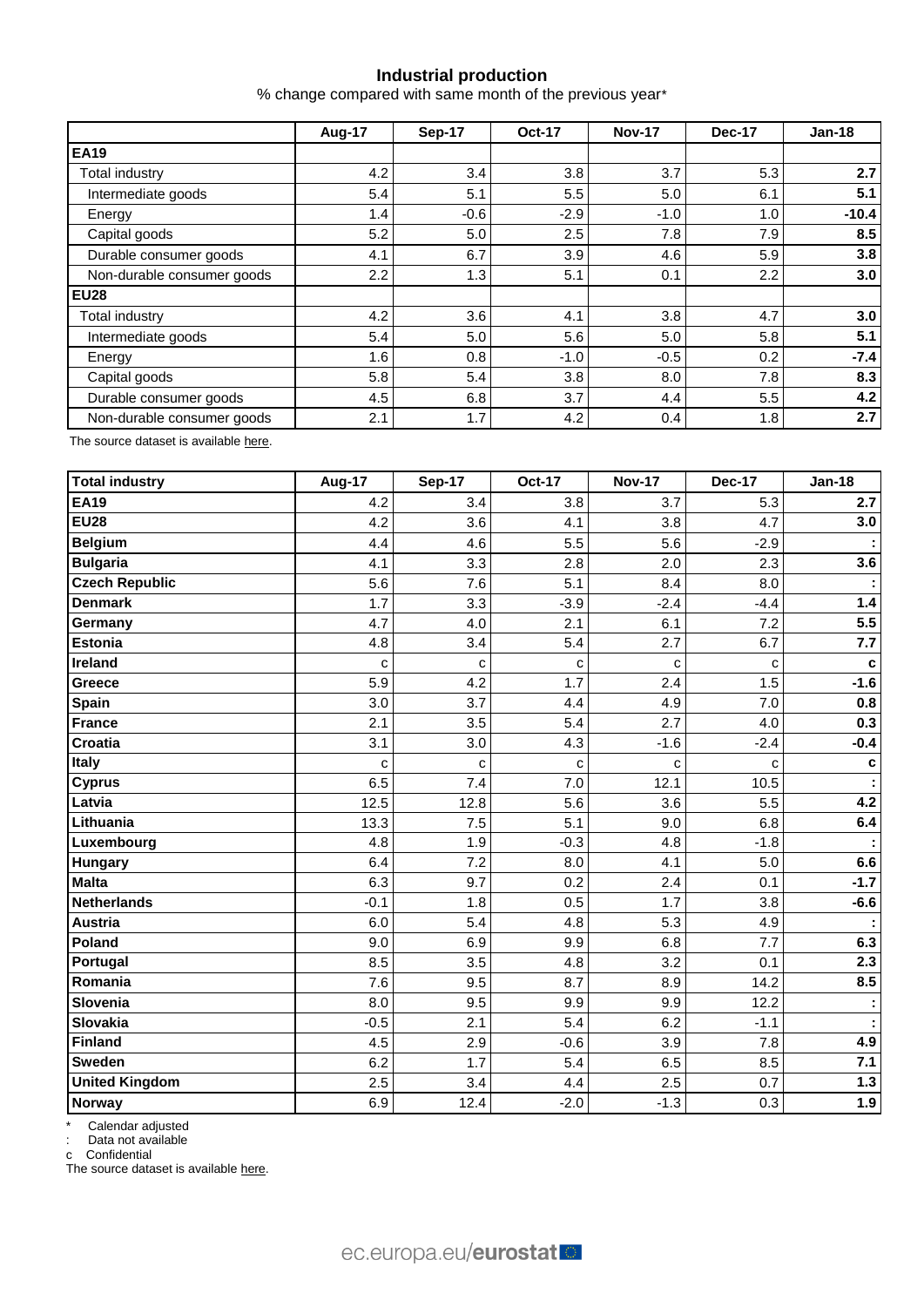## **Production indices for total industry, calendar and seasonally adjusted** (base year 2015)

|                       | 01/17 | 02/17 | 03/17 | 04/17        | 05/17 | 06/17 | 07/17 | 08/17 | 09/17 | 10/17 | 11/17 | 12/17 | 01/18 |
|-----------------------|-------|-------|-------|--------------|-------|-------|-------|-------|-------|-------|-------|-------|-------|
| <b>EA19</b>           | 102.8 | 102.3 | 102.7 | 103.0        | 104.5 | 103.9 | 104.3 | 106.0 | 105.3 | 105.8 | 107.0 | 107.4 | 106.3 |
| <b>EU28</b>           | 103.2 | 102.9 | 103.2 | 103.4        | 104.9 | 104.4 | 104.3 | 106.1 | 105.6 | 106.2 | 107.2 | 107.5 | 106.8 |
| <b>Belgium</b>        | 104.1 | 107.6 | 106.0 | 105.9        | 106.1 | 108.0 | 110.7 | 109.7 | 107.5 | 109.1 | 110.3 | 106.3 |       |
| <b>Bulgaria</b>       | 103.2 | 105.8 | 107.2 | 105.4        | 108.4 | 106.7 | 107.1 | 106.8 | 107.3 | 106.5 | 106.7 | 107.7 | 108.1 |
| <b>Czech Republic</b> | 107.6 | 108.1 | 107.7 | 109.1        | 112.1 | 108.4 | 98.5  | 112.1 | 111.6 | 109.8 | 113.7 | 112.0 |       |
| <b>Denmark</b>        | 103.6 | 105.3 | 107.6 | 104.8        | 106.9 | 104.0 | 101.6 | 105.2 | 100.6 | 102.6 | 104.2 | 103.5 | 105.4 |
| Germany               | 101.7 | 102.4 | 102.2 | 103.1        | 104.4 | 103.7 | 103.9 | 106.3 | 105.5 | 104.3 | 107.6 | 107.2 | 107.5 |
| Estonia               | 108.1 | 110.8 | 111.0 | 113.6        | 112.1 | 111.8 | 108.6 | 108.5 | 110.7 | 112.8 | 112.0 | 114.1 | 116.3 |
| Ireland               | C     | C     | c     | $\mathbf{C}$ | C     | C     | c     | C     | C     | C     | с     | C     | c     |
| Greece                | 110.0 | 109.1 | 108.9 | 104.6        | 106.0 | 105.4 | 106.4 | 108.8 | 106.1 | 107.7 | 107.7 | 109.5 | 109.0 |
| Spain                 | 104.4 | 103.6 | 103.2 | 103.0        | 105.1 | 104.7 | 104.2 | 105.6 | 105.4 | 106.2 | 107.2 | 108.4 | 105.7 |
| <b>France</b>         | 101.6 | 99.8  | 101.8 | 101.1        | 103.2 | 101.7 | 102.7 | 103.3 | 103.5 | 104.9 | 104.7 | 104.9 | 102.8 |
| Croatia               | 107.3 | 106.0 | 106.7 | 103.9        | 106.9 | 107.7 | 106.3 | 106.8 | 107.8 | 110.1 | 107.2 | 108.9 | 107.1 |
| Italy                 | c     | с     | c     | с            | C     | C     | с     | с     | С     | с     | с     | c     | c     |
| <b>Cyprus</b>         | 112.7 | 113.7 | 115.4 | 112.6        | 114.6 | 114.8 | 117.4 | 116.6 | 116.7 | 118.2 | 121.4 | 122.6 |       |
| Latvia                | 108.8 | 111.9 | 112.8 | 112.4        | 114.3 | 113.8 | 113.8 | 115.1 | 116.5 | 114.1 | 114.7 | 116.1 | 114.3 |
| Lithuania             | 107.4 | 107.3 | 100.9 | 100.3        | 109.5 | 110.2 | 110.6 | 113.3 | 113.4 | 111.6 | 115.8 | 116.2 | 114.9 |
| Luxembourg            | 94.9  | 97.5  | 101.2 | 100.0        | 99.5  | 101.7 | 102.4 | 101.2 | 101.3 | 98.3  | 102.3 | 100.8 |       |
| Hungary               | 102.3 | 105.6 | 106.6 | 105.7        | 107.4 | 106.8 | 102.0 | 107.4 | 106.4 | 108.2 | 106.2 | 107.4 | 109.1 |
| <b>Malta</b>          | 99.9  | 101.0 | 99.6  | 99.1         | 100.5 | 97.7  | 95.5  | 101.0 | 103.1 | 96.2  | 99.7  | 98.0  | 98.3  |
| <b>Netherlands</b>    | 103.7 | 103.6 | 101.0 | 101.8        | 102.9 | 103.7 | 104.0 | 102.0 | 105.0 | 103.1 | 106.4 | 108.1 | 101.9 |
| <b>Austria</b>        | 102.4 | 104.9 | 105.6 | 105.8        | 105.9 | 106.5 | 107.9 | 108.7 | 108.2 | 108.5 | 110.0 | 109.2 |       |
| Poland                | 106.3 | 106.9 | 108.6 | 108.2        | 109.1 | 109.8 | 108.4 | 112.0 | 110.5 | 112.4 | 111.9 | 113.9 | 113.1 |
| Portugal              | 105.0 | 103.0 | 106.4 | 101.4        | 106.5 | 106.4 | 108.9 | 113.8 | 107.2 | 106.1 | 106.6 | 105.3 | 107.9 |
| Romania               | 107.7 | 108.3 | 111.7 | 112.3        | 114.5 | 113.1 | 112.1 | 114.2 | 114.1 | 114.4 | 115.5 | 120.5 | 117.0 |
| Slovenia              | 109.2 | 113.0 | 114.2 | 113.3        | 115.3 | 114.7 | 115.5 | 117.2 | 119.5 | 119.8 | 120.9 | 124.2 |       |
| Slovakia              | 108.9 | 107.9 | 111.9 | 105.7        | 109.8 | 109.3 | 105.7 | 108.5 | 109.3 | 110.8 | 111.7 | 108.8 |       |
| <b>Finland</b>        | 107.6 | 106.3 | 106.2 | 105.4        | 107.4 | 107.2 | 106.8 | 108.4 | 108.6 | 107.4 | 109.8 | 111.8 | 111.9 |
| Sweden                | 104.7 | 105.4 | 106.2 | 104.5        | 106.6 | 106.9 | 106.2 | 104.0 | 107.3 | 108.3 | 110.2 | 111.5 | 111.9 |
| <b>United Kingdom</b> | 103.4 | 102.5 | 101.8 | 102.1        | 102.5 | 103.2 | 103.6 | 103.9 | 104.7 | 104.8 | 105.1 | 103.8 | 105.1 |
| Norway                | 100.8 | 100.7 | 100.6 | 101.3        | 100.7 | 101.1 | 102.1 | 101.9 | 100.0 | 98.9  | 99.4  | 98.9  | 102.2 |

: Data not available

c Confidential

The source dataset is available [here.](http://appsso.eurostat.ec.europa.eu/nui/show.do?query=BOOKMARK_DS-069583_QID_24071044_UID_-3F171EB0&layout=TIME,C,X,0;GEO,L,Y,0;INDIC_BT,L,Z,0;S_ADJ,L,Z,1;UNIT,L,Z,2;NACE_R2,L,Z,3;INDICATORS,C,Z,4;&zSelection=DS-069583UNIT,I10;DS-069583S_ADJ,SCA;DS-069583INDIC_BT,PROD;DS-069583INDICATORS,OBS_FLAG;DS-069583NACE_R2,B-D;&rankName1=UNIT_1_2_-1_2&rankName2=INDIC-BT_1_2_-1_2&rankName3=INDICATORS_1_2_-1_2&rankName4=S-ADJ_1_2_-1_2&rankName5=NACE-R2_1_2_1_1&rankName6=TIME_1_0_0_0&rankName7=GEO_1_2_0_1&sortC=ASC_-1_FIRST&rStp=&cStp=&rDCh=&cDCh=&rDM=true&cDM=true&footnes=false&empty=false&wai=false&time_mode=ROLLING&time_most_recent=true&lang=EN&cfo=%23%23%23%2C%23%23%23.%23%23%23)